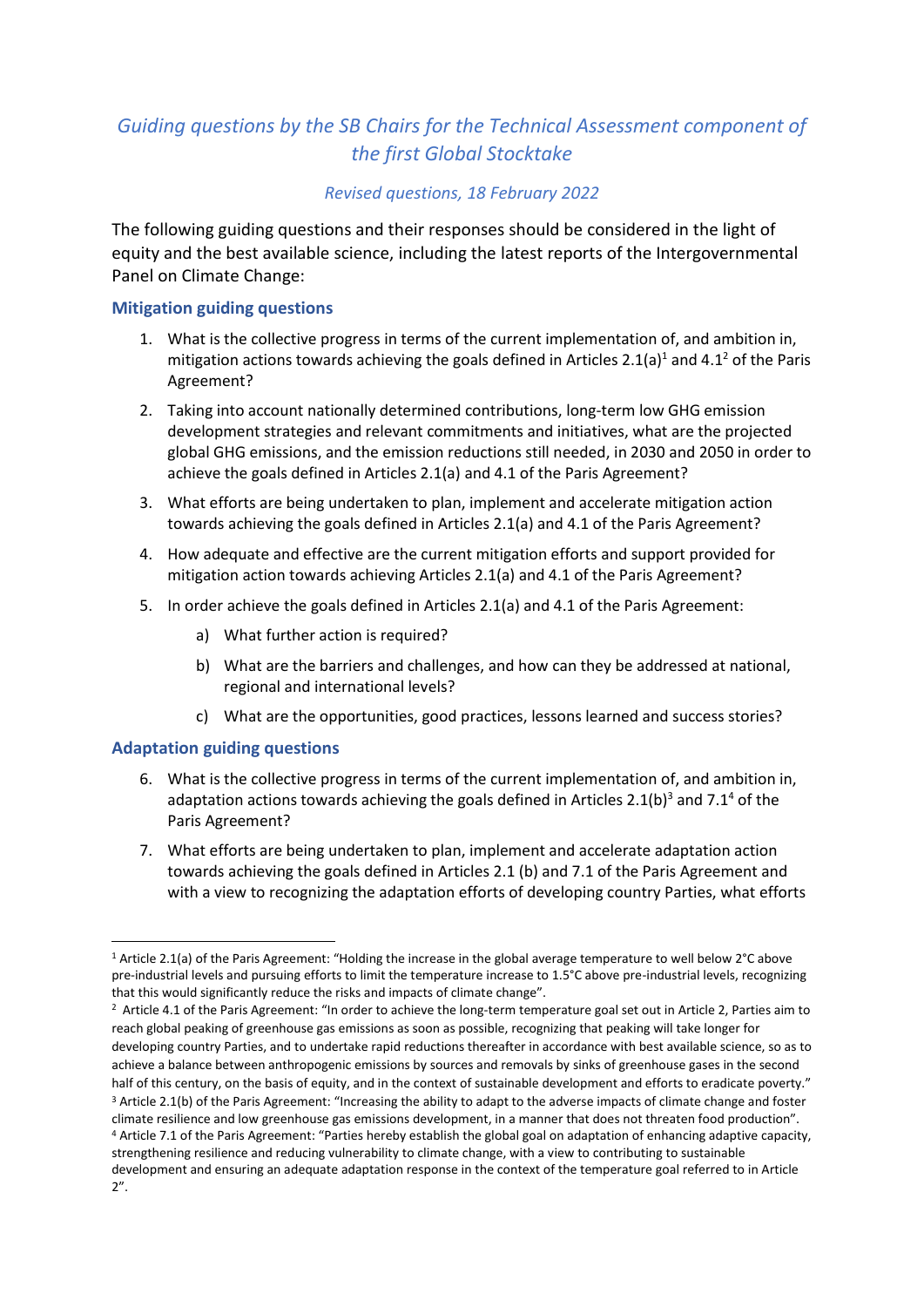have been undertaken by these Parties towards achieving these goals?

- 8. How adequate and effective are the current adaptation efforts and the support provided for adaptation towards achieving the goals defined in Articles 2.1(b) and 7.1 of the Paris Agreement? 5
- 9. How can the implementation of adaptation action towards achieving the goals defined in Articles 2.1(b) and 7.1 of the Paris Agreement be enhanced, taking into account the adaptation communication referred to in paragraph 10 of the Paris Agreement?<sup>6</sup>
- 10. In order to achieve the goals defined in Articles 2.1(b) and 7.1 of the Paris Agreement:
	- a) What further action is required?
	- b) What are the barriers and challenges, and how can they be overcome at national, regional and international levels?
	- c) What are the opportunities, good practices, lessons learned and success stories?

#### **Finance flows and means of implementation guiding questions**

- 11. What is the collective progress in terms of the current implementation of, and ambition in, making finance flows consistent with a pathway towards low greenhouse gas emissions and climate-resilient development towards to achieving the goal defined in Article 2.1 (c) of the Paris Agreement?<sup>7</sup>
- 12. What is the collective progress in terms of the implementation of, and ambition in, the provision and mobilization of scaled-up financial resources from a wide variety of sources, instruments and channels towards achieving the goals defined in Article 9 of the Paris Agreement, noting the significant role of public funds, and aiming to achieve a balance between finance for adaptation and mitigation?<sup>8</sup>
- 13. What is the collective progress in terms of the state of current implementation of, and ambition in, technology development and transfer towards achieving the vision defined in Article 10.1 of the Paris Agreement?<sup>9</sup> What is the state of cooperative action on technology development and transfer?
- 14. What is the collective progress in terms of the state of current implementation of, and ambition in, enhancing the capacity of developing country Parties to implement the Paris Agreement?<sup>10</sup> How effective has been the implementation of capacity-building efforts?
- 15. In order to achieve the goal defined in Article 2.1(c) of the Paris Agreement as well as scale up the provision and mobilization of means of implementation (including finance, technology development and transfer and capacity-building), including in the short term, both from public and private sources, at the national and international levels to achieve the Paris Agreement goals:
	- a) What further action is required?
	- b) What are the barriers and challenges and how can they be overcome at national, regional and international levels?

<sup>5</sup> Article 7.14 (c) of the Paris Agreement.

<sup>6</sup> Article 7.14 (b) of the Paris Agreement; Decision 11/CMA.1, paragraph 9.

 $7$  Article 2.1(c) of the Paris Agreement: "Making finance flows consistent with a pathway towards low greenhouse gas emissions and climate-resilient development".

<sup>8</sup> Article 9.3 and 9.4 of the Paris Agreement; Decision 19/CMA.1, paragraph 36(d).

<sup>9</sup> Article 10.1 of the Paris Agreement: "Parties share a long-term vision on the importance of fully realizing technology development and transfer in order to improve resilience to climate change and to reduce greenhouse gas emissions." <sup>10</sup> Article 11.3 of the Paris Agreement.